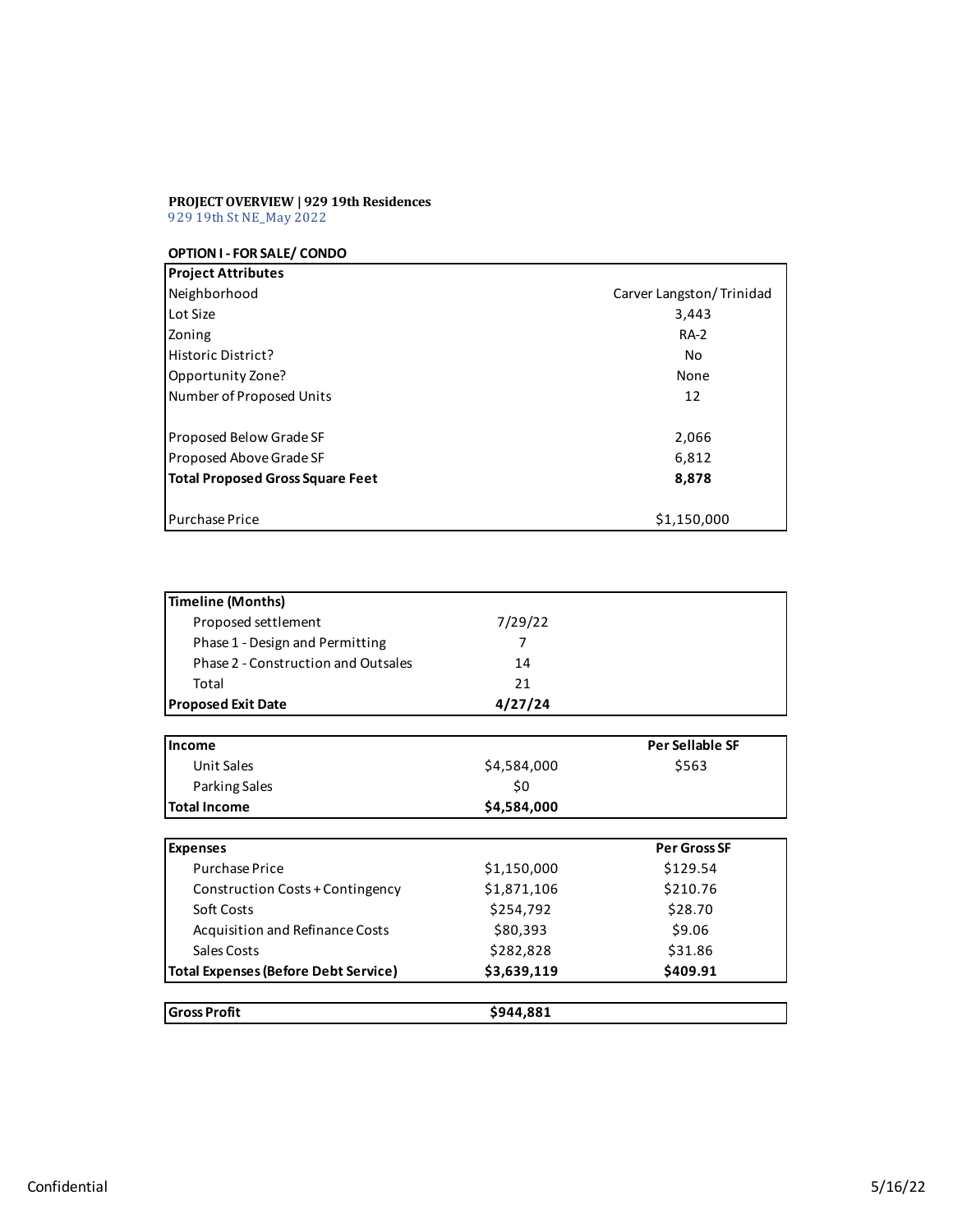| <b>SITE ASSUMPTIONS</b>             | <b>Existing</b> | Max Allowed/Reg'd | Proposed |
|-------------------------------------|-----------------|-------------------|----------|
| Lot Occupancy (%)                   | 34%             | 60%               | 60%      |
| Floor Area Ratio                    | 0.69            | 1.80              | 1.80     |
| Height without Bonus Penthouse (ft) |                 | 50                | 35       |
| <b>Stories</b>                      | 2.00            | 3.67              | 3.30     |
| Rear Yard                           |                 |                   | 25.04    |
| <b>Dwelling Units</b>               | 4               | 12                | 12       |
| Vehicle Parking                     | 0               | 2                 | 0        |
| Long Term Bike Parking              | $\Omega$        | 4                 | 4        |
| Gross Square Feet                   |                 |                   |          |
| <b>Below Grade</b>                  | $\Omega$        | 2,066             | 2,066    |
| Above Grade                         | 2,368           | 6,197             | 6,197    |
| Mezzanine                           | 0               | 0                 | $\Omega$ |
| <b>Bonus Penthouse</b>              | O               | 1,377             | 615      |
| <b>Total Gross Square Feet</b>      | 2,368           | 9,640             | 8,878    |

|                          | GSF/  |              |         | Trash Room/ |                  |       |                     |               |                   | Sellable SF/ |
|--------------------------|-------|--------------|---------|-------------|------------------|-------|---------------------|---------------|-------------------|--------------|
| <b>CORE FACTOR CALCS</b> | Floor | Staircase(s) | Hallway | Elevator    | <b>Bike Room</b> | Chute | <b>Utility Room</b> | Anything else | <b>Total Core</b> | Floor        |
| Cellar                   | 2,066 | 100          | 50      |             | 40               |       |                     |               | 190               | 1,876        |
| 1F                       | 2,066 | 100          | 100     |             | 40               |       |                     | O             | 240               | 1,826        |
| 2F                       | 2,066 | 100          | 50      |             |                  |       |                     |               | 150               | 1,916        |
| 3F                       | 2,066 | 100          | 50      |             |                  |       |                     | $\mathbf{I}$  | 150               | 1,916        |
| 4F                       |       |              |         |             |                  |       |                     |               |                   |              |
| 5F                       |       |              |         |             |                  |       |                     |               |                   |              |
| 6F                       |       |              |         |             |                  |       |                     |               |                   |              |
| PH/ Mezz                 | 615   |              |         |             |                  |       |                     |               |                   | 615          |
| <b>TOTAL</b>             | 8,878 | 400          | 250     |             | 80               |       |                     |               | 730               | 8,148        |